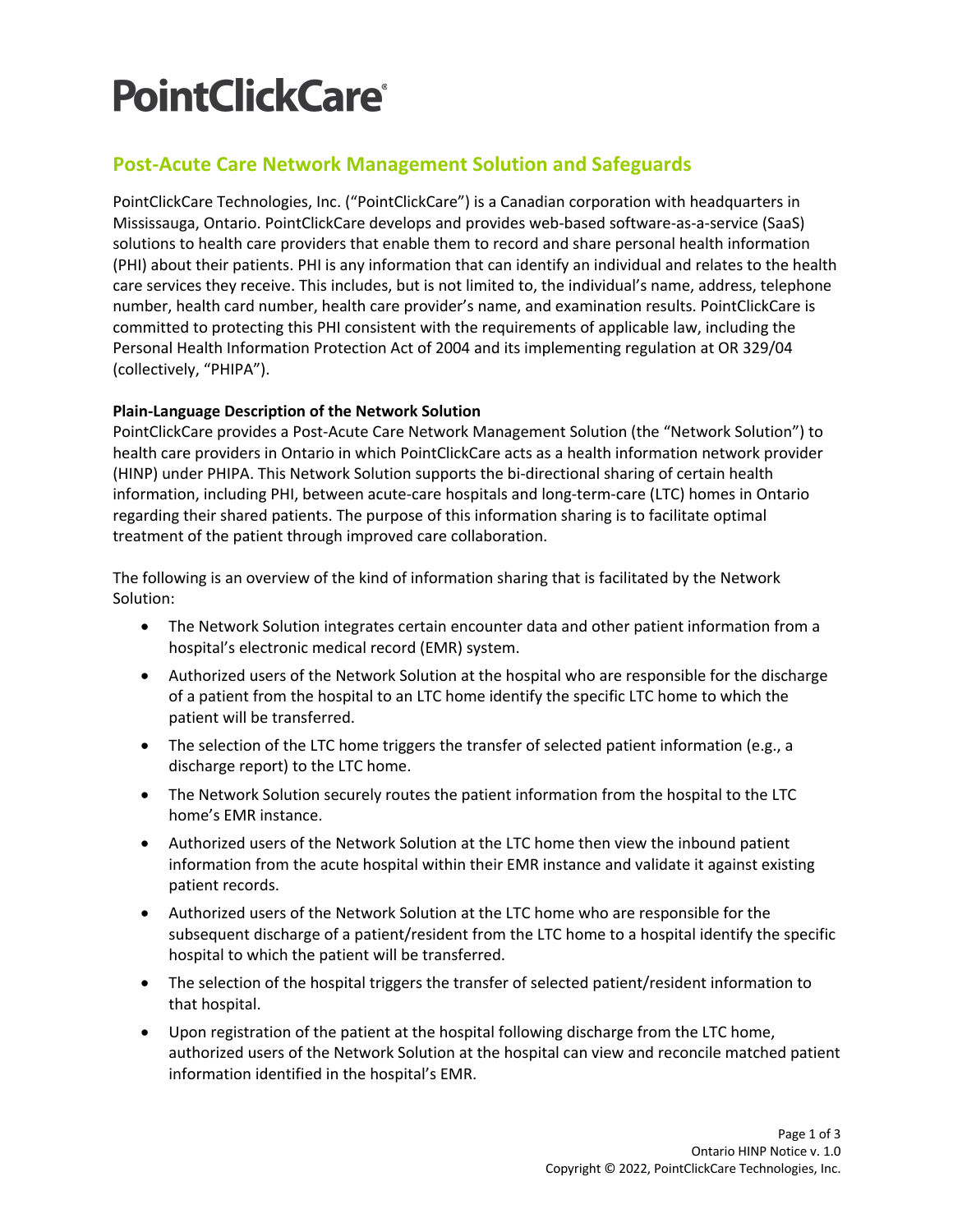## **Privacy Overview**

PointClickCare follows industry best practices and applicable legal requirements (e.g., PHIPA) in connection with information privacy. PointClickCare's Privacy Officer, as well as individuals within the Legal and Compliance Department and the Security and Trust Department, play active roles in building and managing privacy compliance within PointClickCare's solutions.

PointClickCare maintains a comprehensive information privacy program that addresses PointClickCare's various privacy obligations in accordance with applicable laws. PointClickCare's privacy program includes a PHIPA Privacy Policy that addresses PointClickCare's privacy obligations imposed by PHIPA specific to the protection of PHI of patients in Ontario as both a HINP and as an electronic service provider. For additional information about PointClickCare's PHIPA Privacy Policy, you may contact PointClickCare's Privacy Officer at the address listed at the end of this document.

PointClickCare's customers in Ontario are 'health information custodians' (as defined in PHIPA). PointClickCare is not itself a health information custodian. In its delivery of the Network Solution, PointClickCare is acting as a HINP and is, therefore, subject to the obligations imposed by PHIPA upon HINPs. PointClickCare is not an 'agent' (as defined in PHIPA) of a health information custodian in connection with its delivery of the Network Solution. However, to the extent that PointClickCare performs any separate services as an agent to a health information custodian, PointClickCare and that custodian will identify the specific scope of those agent services in the contract(s) between them and, within that context only, PointClickCare will take on the privacy obligations imposed by PHIPA upon agents.

PointClickCare has no direct relationship or interactions with individual subjects of PHI. Instead, PointClickCare relies upon its health information custodian customers' representations to PointClickCare regarding the consent status of a given individual. Accordingly, to the extent that a custodian utilizes the Network Solution to access, use, disclose, or otherwise interact with the PHI of a given individual, it is the sole responsibility of that custodian to ensure that it has obtained any consents necessary to do so.

## **Description of Safeguards**

PointClickCare monitors, reviews, and updates its applicable policies and practices to ensure the security of the PHI processed and transmitted over its network and solutions. PointClickCare uses a variety of administrative, physical, and technical safeguards to protect the PHI that it is entrusted with from unauthorized access, use, copying, modification, and disclosure. The following is a summarized, nonexhaustive list of the safeguards that PointClickCare employs in the protection of PHI.

## *Administrative Safeguards*

PointClickCare's Chief Information Security Officer (CISO) has developed and regularly updates PointClickCare's comprehensive information security program and its underlying policies (the "ISP"). The ISP includes policies and procedures that dictate how PointClickCare implements and adheres to information security requirements. PointClickCare's CISO and others from the Security and Trust Department, as well as third-party assessors, regularly test and assess all aspects of the ISP. PointClickCare regularly updates the ISP and its underlying safeguards in order to comply with applicable laws and regulations, conform to industry best practices, and adapt to the current risk landscape.